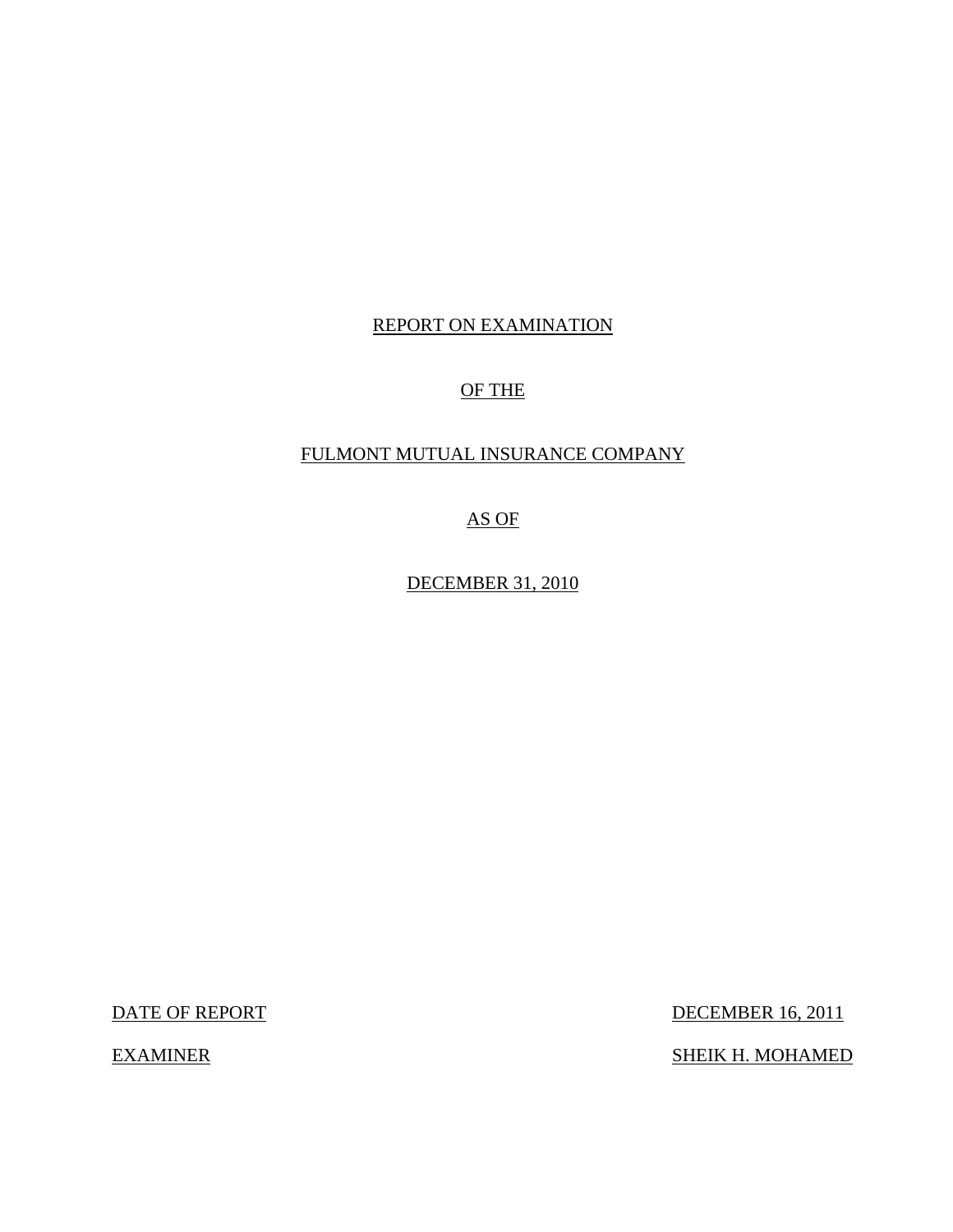# TABLE OF CONTENTS

#### ITEM NO. PAGE NO.

| 1. | Scope of examination                                                                                                                  | 2                     |
|----|---------------------------------------------------------------------------------------------------------------------------------------|-----------------------|
| 2. | <b>Description of Company</b>                                                                                                         | 3                     |
|    | A. Management<br>B. Territory and plan of operation<br>C. Reinsurance<br>D. Holding company system<br>E. Significant operating ratios | 3<br>4<br>6<br>7<br>9 |
| 3. | <b>Financial statements</b>                                                                                                           | 10                    |
|    | A. Balance sheet<br>B. Underwriting and investment exhibit<br>C. Capital and surplus account                                          | 10<br>12<br>13        |
| 4. | Losses and loss adjustment expenses                                                                                                   | 13                    |
| 5. | Compliance with prior report on examination                                                                                           | 13                    |
| 6. | Summary of comments and recommendations                                                                                               | 15                    |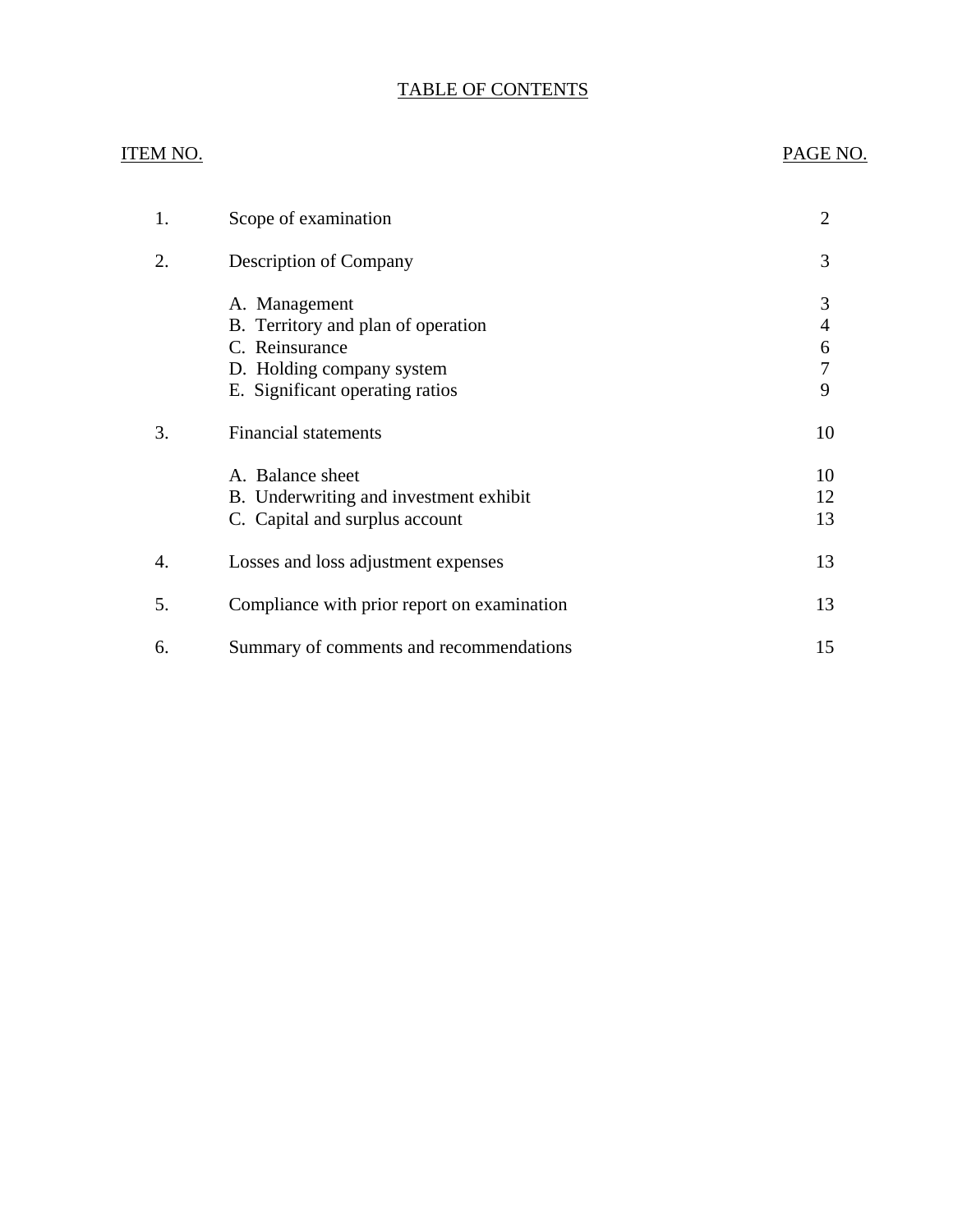

# NEW YORK STATE DEPARTMENTof *~--"1,...,\_...,.,.,.......,,,* FINANCIAL SERVICES

Andrew M. Cuomo **Benjamin M. Lawsky** Governor Superintendent

December 16, 2011

Honorable Benjamin M. Lawsky Superintendent of Financial Services Albany, New York 12257

Sir:

Pursuant to the requirements of the New York Insurance Law, and in compliance with the instructions contained in Appointment Number 30741 dated July 13, 2011 attached hereto, I have made an examination into the condition and affairs of Fulmont Mutual Insurance Company as of December 31, 2010, and submit the following report thereon.

Wherever the designation "the Company" appears herein without qualification, it should be understood to indicate Fulmont Mutual Insurance Company.

Wherever the term "Department" appears herein without qualification, it should be understood to mean the New York State Department of Financial Services.

The examination was conducted at the Company's home office located at 2240 State Highway 29, Johnstown NY 12095.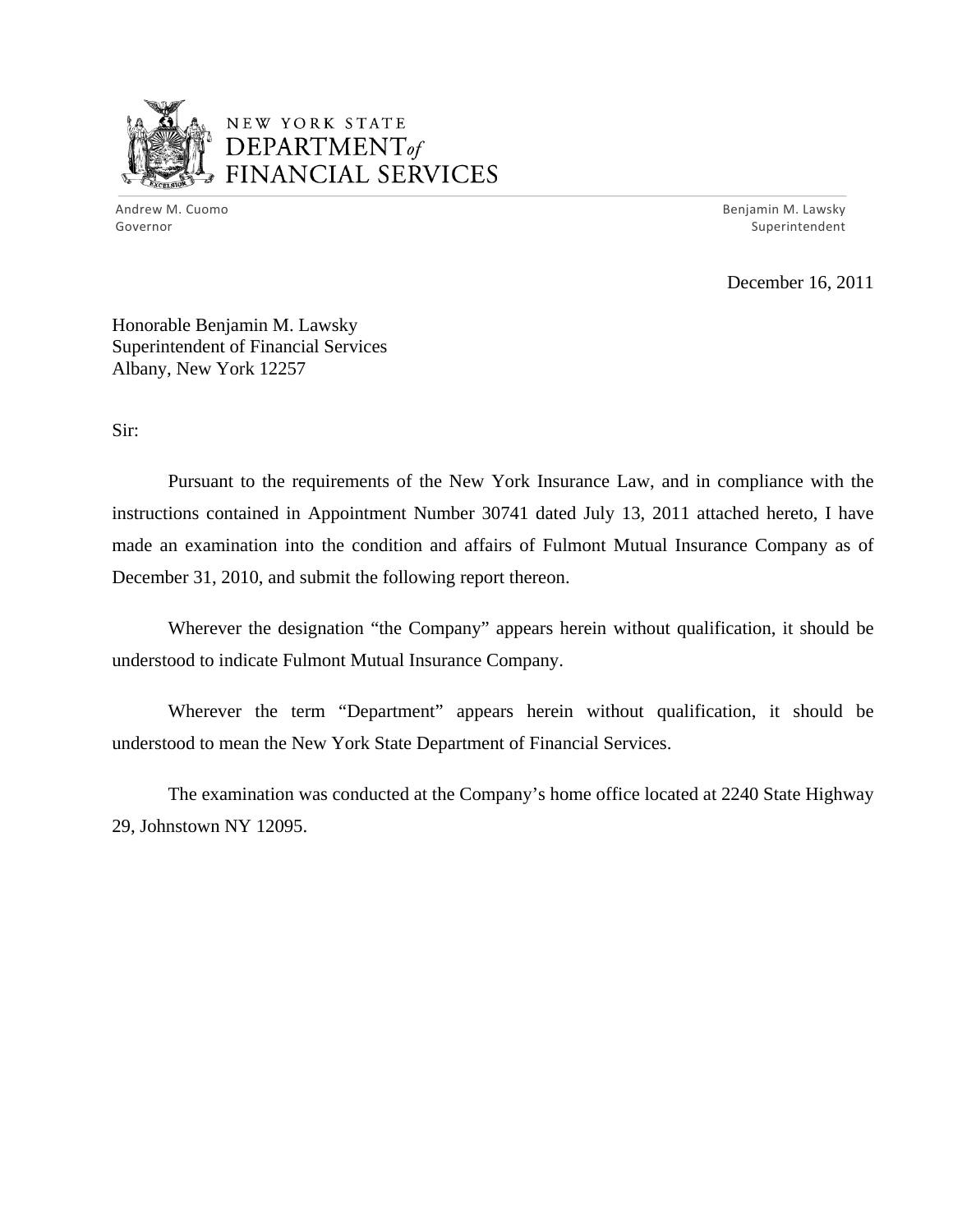#### 1. SCOPE OF EXAMINATION

<span id="page-3-0"></span>The Department has performed a single-state examination of Fulmont Mutual Insurance Company. The previous examination was conducted as of December 31, 2005. This examination covered the five-year period from January 1, 2006 through December 31, 2010. Transactions occurring subsequent to this period were reviewed where deemed appropriate by the examiner.

This examination was conducted in accordance with the National Association of Insurance Commissioners ("NAIC") Financial Condition Examiners Handbook ("Handbook"), which requires that we plan and perform the examination to evaluate the financial condition and identify prospective risks of the Company by obtaining information about the Company including corporate governance, identifying and assessing inherent risks within the Company and evaluating system controls and procedures used to mitigate those risks. This examination also includes assessing the principles used and significant estimates made by management, as well as evaluating the overall financial statement presentation, management's compliance with Statutory Accounting Principles and annual statement instructions when applicable to domestic state regulations.

All financially significant accounts and activities of the Company were considered in accordance with the risk-focused examination process. The examiners also relied upon audit work performed by the Company's independent public accountants when appropriate.

This examination report includes a summary of significant findings for the following items as called for in the Financial Condition Examiners Handbook of the NAIC:

> Significant subsequent events Company history Corporate records Management and control Fidelity bonds and other insurance Territory and plan of operation Growth of Company Loss experience Reinsurance Accounts and records Statutory deposits Financial statements Summary of recommendations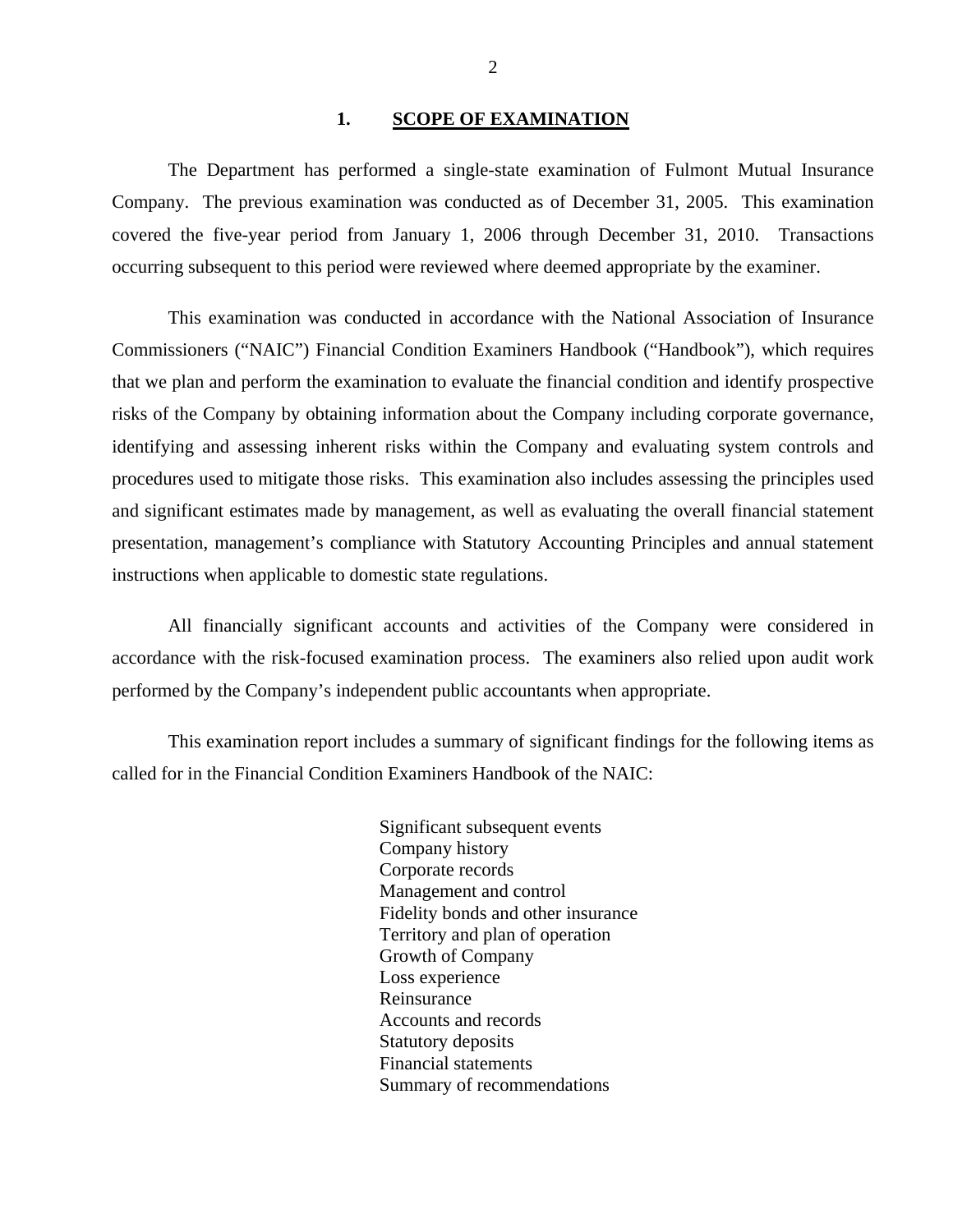<span id="page-4-0"></span>A review was also made to ascertain what action was taken by the Company with regard to comments and recommendations contained in the prior report on examination.

This report on examination is confined to financial statements and comments on those matters that involve departures from laws, regulations or rules, or that are deemed to require explanation or description.

#### **2. DESCRIPTION OF COMPANY**

The Company was organized on August 9, 1853, as the Fulton and Montgomery Counties Farmers Mutual Fire Insurance Association for the purpose of transacting business as an assessment cooperative fire insurance association in Fulton and Montgomery Counties, New York.

A certificate was issued by this Department on December 27, 1910, which authorized the Company to continue the tranaction of business in the above named counties.

On December 31, 1986, the Company converted to an advance premium cooperative insurance company and adopted its current name. At the same time, the Company became qualified to write non-assessable policies and was permitted to extend its territorial limits to include the entire state of New York.

On May 1, 1998, the Company merged with The Mohawk Minden Insurance Company, with the Company being the surviving company.

#### A. Management

Pursuant to the Company's charter and by-laws, management of the Company is vested in a board of directors consisting of not less than nine nor more than fifteen members. At least four board meetings were held in each of the years during the period under examination, thereby complying with Section 6624(b) of the New York Insurance Law. At December 31, 2010, the board of directors was comprised of the following eleven members:

Gloversville, NY

Marlene A. Benton President.

#### Name and Residence **Principal Business Affiliation**

Burlin C. Argotsinger Retired Farmer and Insurance Agent

Amsterdam, NY Fulmont Mutual Insurance Company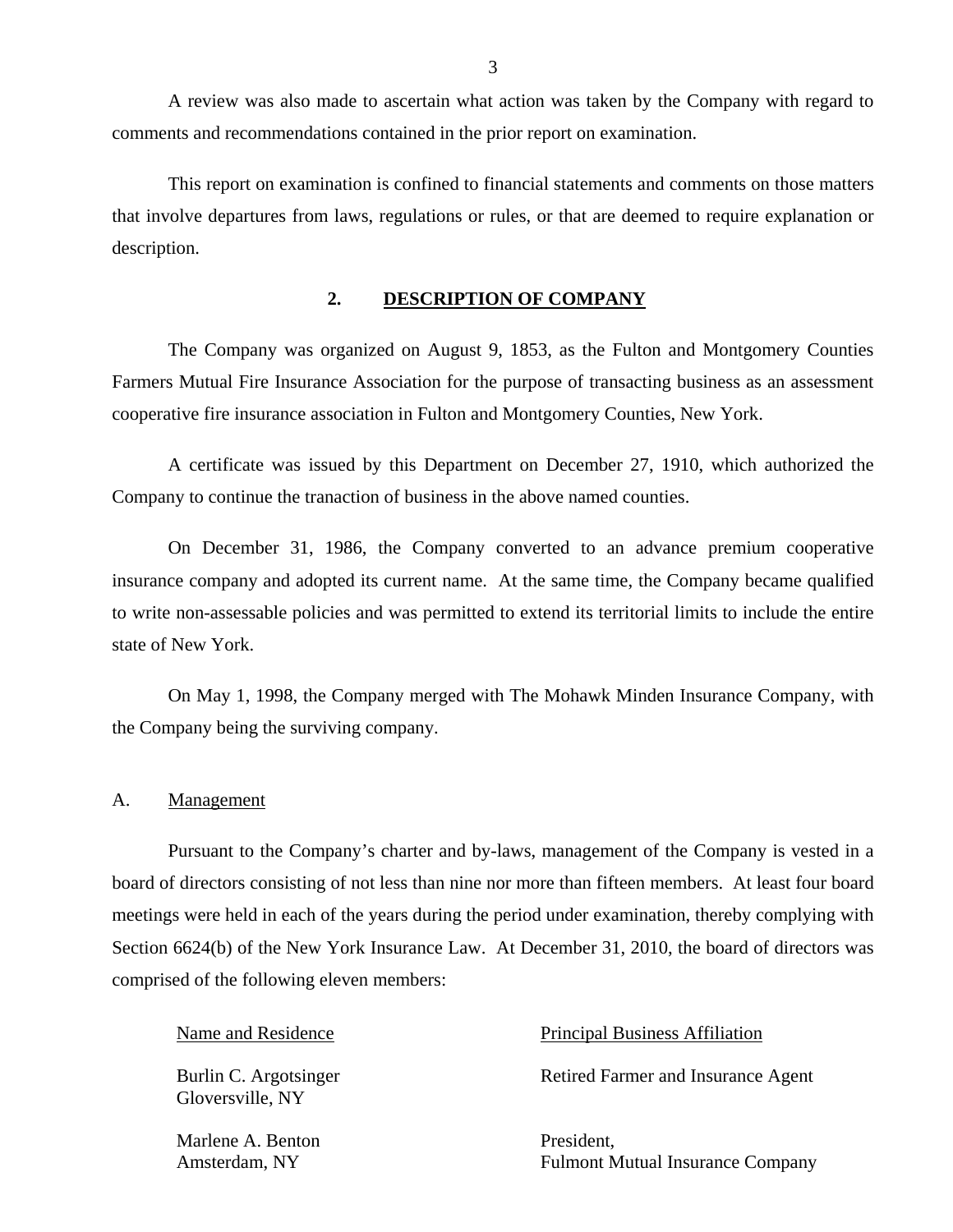<span id="page-5-0"></span>

| <b>Name and Residence</b>                    | <b>Principal Business Affiliation</b>                               |
|----------------------------------------------|---------------------------------------------------------------------|
| Warren A. Canary<br>St. Johnsville, NY       | <b>Retired Farmer and Retired</b><br><b>Insurance Agent</b>         |
| Raynor B. Duncombe<br>Middleburgh, NY        | Attorney                                                            |
| G. Michael Kinowski<br>Johnstown, NY         | Insurance agent                                                     |
| Margaret Leackfeldt<br>Pattersonville, NY    | <b>Retired Insurance Agent</b>                                      |
| Richard D. Rathbun<br>Cooperstown, NY        | Farmer                                                              |
| Deborah A. Sidney<br>Gloversville, NY        | Secretary and Treasurer,<br><b>Fulmont Mutual Insurance Company</b> |
| Clayton J. Sitterly<br>Gloversville, NY      | <b>Licensed Real Estate Broker</b>                                  |
| Michael W. Smrtic<br>Johnstown, NY           | Attorney                                                            |
| Isabella A. VanDewerker<br>Cherry Valley, NY | Homemaker                                                           |

A review of the minutes of the board of directors' meetings held during the examination period indicated that the meetings were generally well attended and each board member has an acceptable record of attendance.

As of December 31, 2010, the principal officers of the Company were as follows:

Name Title

Marlene A. Benton President Joanne E. Gifford Assistant Secretary<br>Brian Kingsley Assistant Secretary Terry Dufel Assistant Treasurer

Raynor B. Duncombe Chairman of the Board Richard Rathbun Vice-Chairman of the Board Deborah A. Sidney Secretary and Treasurer Assistant Secretary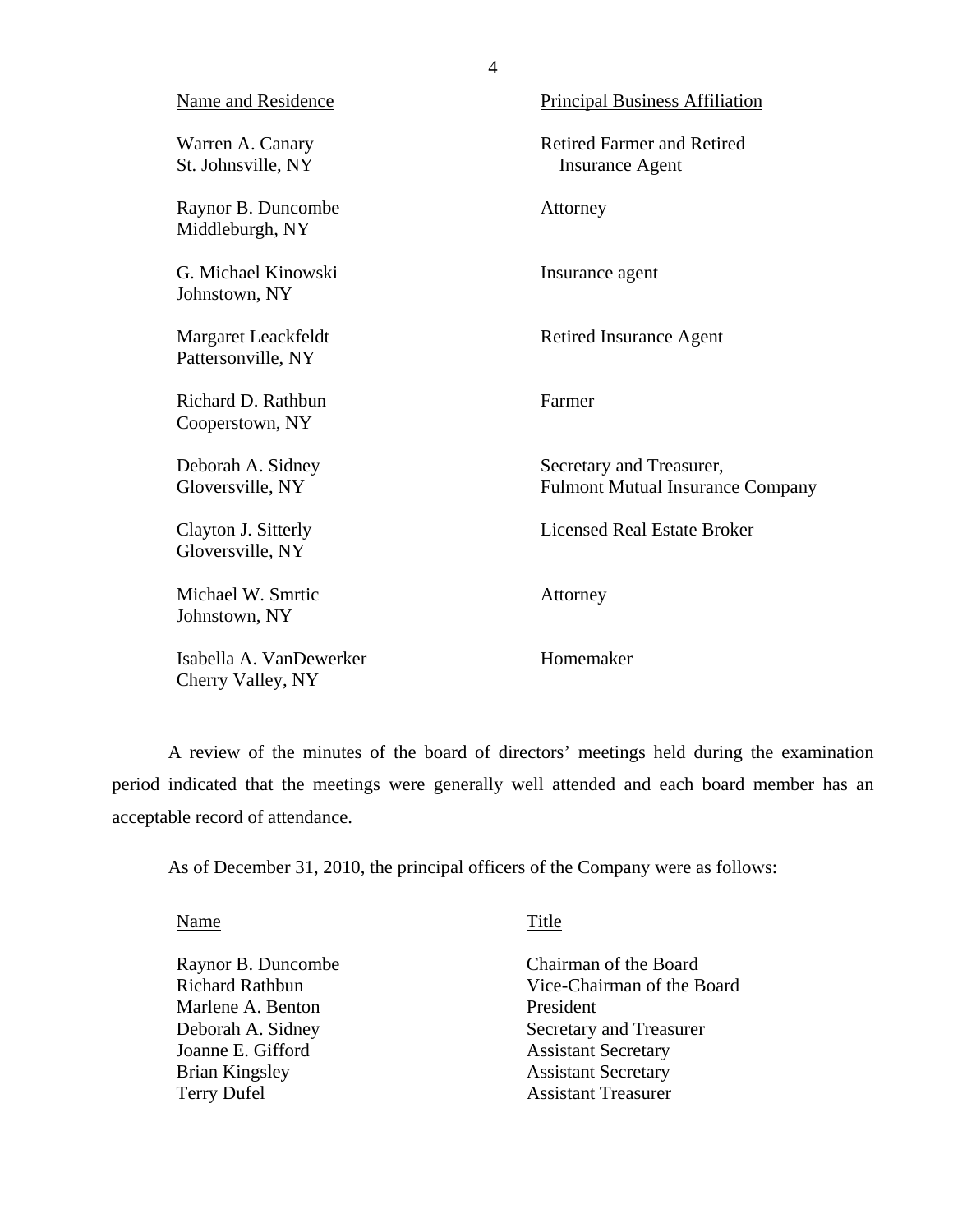#### B. Territory and Plan of Operation

As of December 31, 2010, the Company was licensed to write business in New York only.

As of the examination date, the Company was authorized to transact the kinds of insurance as defined in the following numbered paragraphs of Section 1113(a) of the New York Insurance Law:

| P <u>aragraph</u> | Line of Business                           |
|-------------------|--------------------------------------------|
| 4                 | Fire                                       |
|                   | Miscellaneous property                     |
| 6                 | Water damage                               |
|                   | Burglary and theft                         |
| 8                 | Glass                                      |
| 9                 | Boiler and machinery                       |
| 12                | Collision                                  |
| 13                | Personal injury liability                  |
| 14                | Property damage liability                  |
| 19                | Motor vehicle and aircraft physical damage |
| 20                | Marine and inland marine                   |
|                   |                                            |

The Company was also licensed to accept and cede reinsurance as provided in Section 6606 of the Insurance Law of the State of New York.

Based on the lines of business for which the Company is licensed, and pursuant to the requirements of Articles 13, 41 and 66 of the New York Insurance Law, as of December 31, 2010, the Company is required to maintain a minimum surplus to policyholders in the amount of \$439,338.

From June 1, 1990 to October 15, 2002, the Company's license required it to reinsure 100% of its risk for all business written pursuant to paragraphs 7, 8, 13, 14, and 15 of Section 1113(a) of the New York Insurance Law. On October 15, 2002, the Company's license was amended to add paragraph 9 of Section 1113(a) of the New York Insurance Law; that line was also required to be 100% reinsured. Effective January 1, 2007, the Company's license was amended to remove paragraph 15 and to eliminate the requirement that it reinsure 100% of all business written pursuant to paragraphs 7, 8, 9, 13 and 14.

At December 31, 2010, the Company wrote insurance through independent agents, its two subsidiaries and director-agents.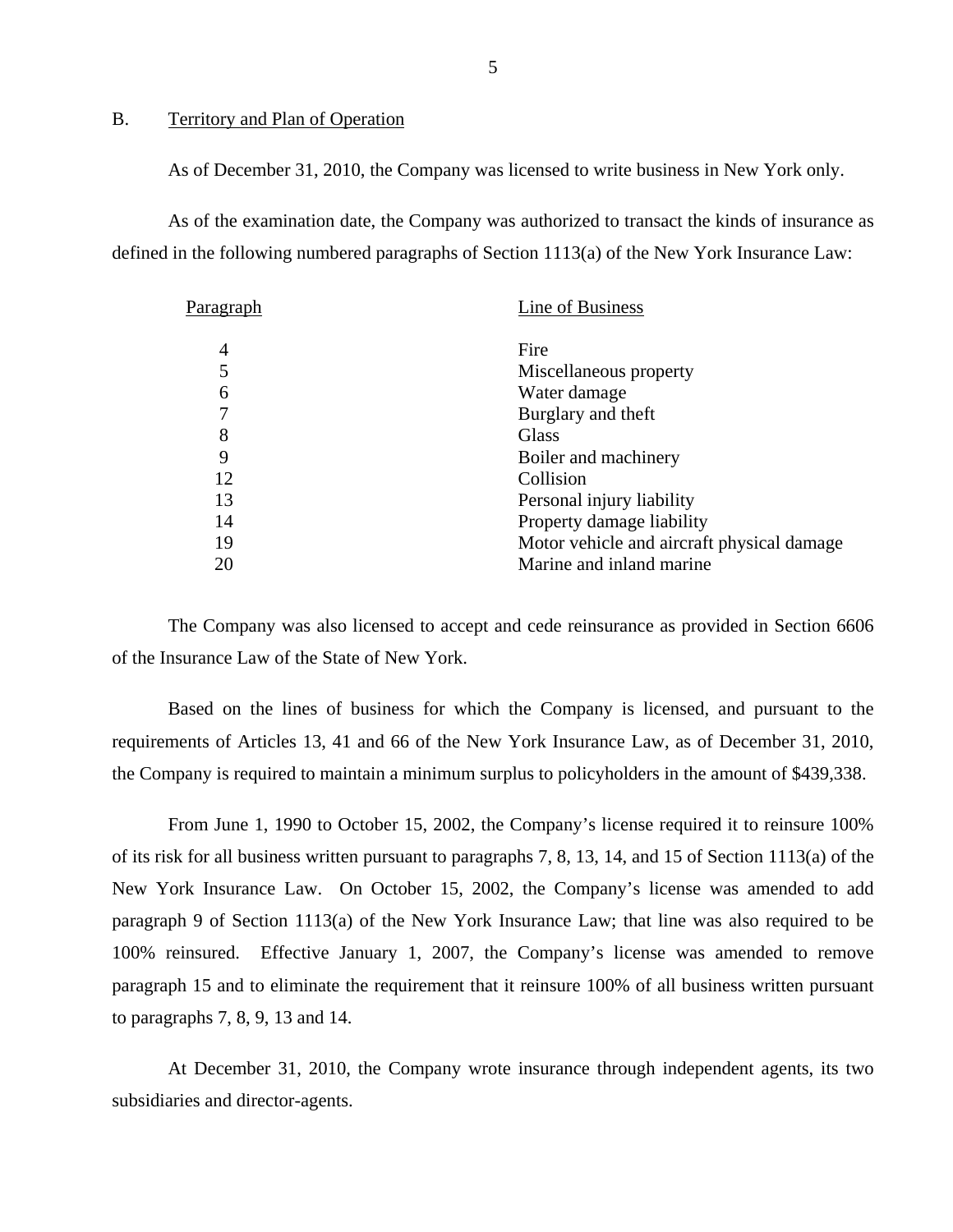The Company's predominant lines of business are homeowners multiple peril and commercial multiple peril, which accounted for 28.99 % and 54.98%, respectively, of the Company's 2010 direct written business.

The following schedule shows the direct premiums written by the Company in New York for the period under examination:

| Calendar Year | Direct Premiums Written |
|---------------|-------------------------|
| 2006          | \$3,658,349             |
| 2007          | \$3,873,358             |
| 2008          | \$4,349,843             |
| 2009          | \$4,939,688             |
| 2010          | \$5,476,725             |

#### C. Reinsurance

The Company has no assumed business at year-end 2010.

As of December 31, 2010, the Company had the following property and casualty excess of loss ceded reinsurance program in place:

| <b>Type of Treaty</b>                | Cession                                                                                                                                                                     |
|--------------------------------------|-----------------------------------------------------------------------------------------------------------------------------------------------------------------------------|
| Property 3 layers                    | $$940,000$ in excess of $$60,000$ each loss, each<br>risk. Per occurrence limit of \$120,000 on first<br>layer, \$800,000 on second layer and \$1 million on<br>the third.  |
| Casualty 3 layers                    | \$975,000 in excess of \$25,000 each loss<br>occurrence.                                                                                                                    |
| Casualty and property combined       | \$40,000 in excess of \$60,000 each loss<br>occurrence.                                                                                                                     |
| Casualty clash                       | \$1 million in excess of \$1 million each loss<br>occurrence. \$2 million in excess of \$2 million<br>(workers' compensation).                                              |
| <b>Property Catastrophe 4 layers</b> | 95% of \$1.9 million in excess of \$100,000 each<br>loss occurrence (layers $1 \& 2$ ).<br>\$3 million in excess of \$2 million each loss<br>occurrence (layers $3 \& 4$ ). |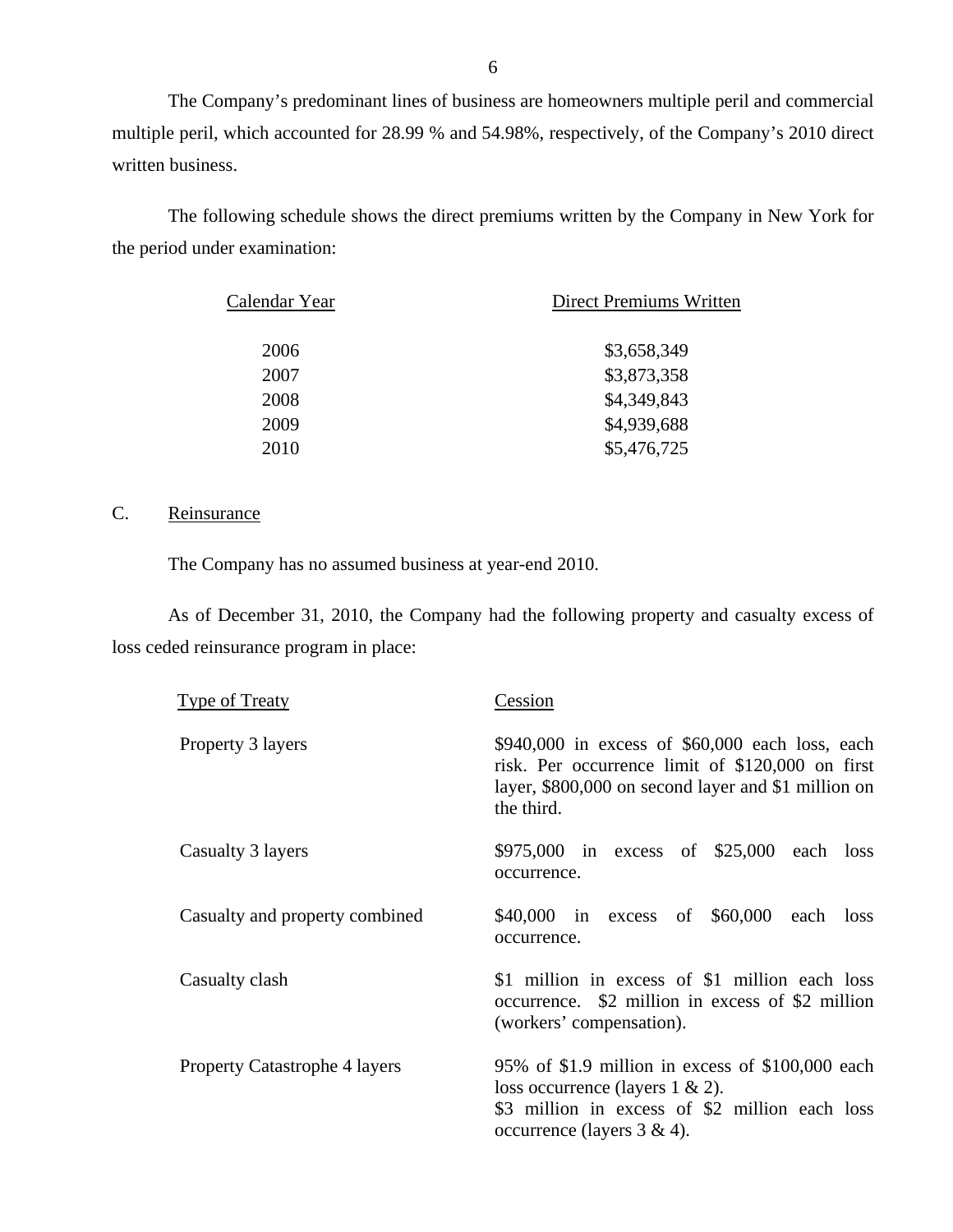<span id="page-8-0"></span>As of December 31, 2010, the Company had an equipment breakdown coverage quota share treaty on boiler and machinery insurance as follows:

- Reinsurer obligates itself to accept as reinsurance of the Company and the Company obligates itself to cede to the reinsurer 100% of the Company's net retained liability as defined in the contract.
- Cessions under the contract shall not exceed \$5 million on any one commercial multi-peril or farmowners risk and \$50,000 on any one homeowner or mobile homeowners risk without prior written agreement of the reinsurer. One policy constitutes one risk.

As of December 31, 2010, the Company had an identity recovery coverage quota share treaty as follows:

> The Company shall cede to the reinsurer and the reinsurer shall accept from the Company 100% of the Company's liability for losses covered under the contract. The reinsurer's liability shall not exceed \$15,000 annual aggregate as respects each Identity Recovery insured.

All of the Company's cessions during the period under examination were to authorized insurers.

All ceded reinsurance agreements in effect as of the examination date were reviewed and found to contain the required clauses, including an insolvency clause meeting the requirements of Section 1308 of the New York Insurance Law.

Examination review of Schedule F data reported by the Company in its 2010 filed Annual Statement was found to accurately reflect its reinsurance transactions.

Management has represented that all material ceded reinsurance agreements transfer both underwriting and timing risk as set forth in NAIC Accounting Practices and Procedures Manual, Statements of Statutory Accounting Principles ("SSAP") No. 62. Representations were supported by an attestation from the Company's chief executive officer and chief financial officer pursuant to the NAIC Annual Statement Instructions. Additionally, examination review indicated that the Company was not a party to any finite reinsurance agreements.

#### D. **Affiliated Group**

At December 31, 2010, the Company owned 100% of the common stock of FM Scion Service Corporation ("FM Scion") and Westport MLM Agency, Inc. ("Westport"). A review of the annual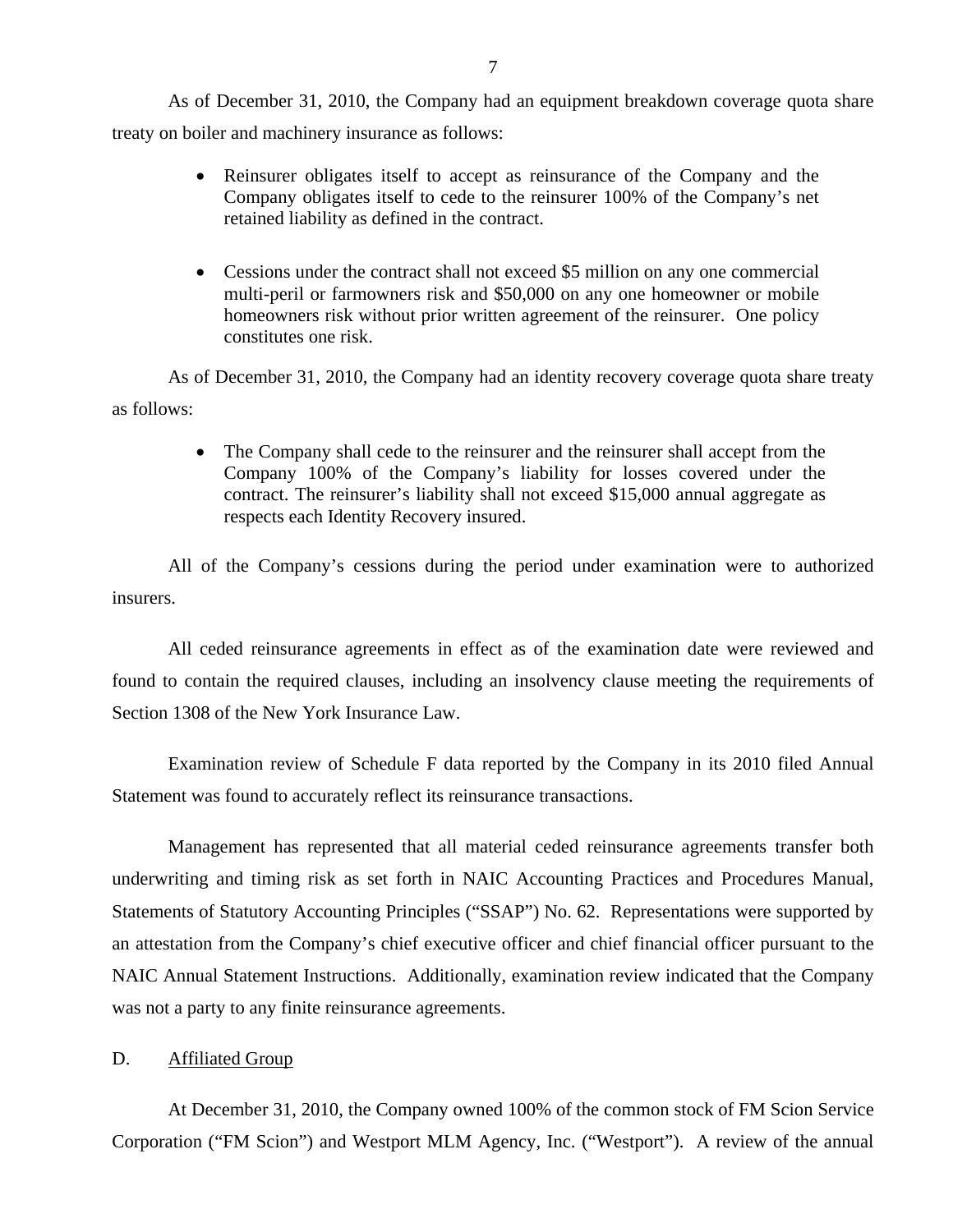filings made pursuant to Department Regulation 53 during the examination period indicated that such filings were complete and were filed in a timely manner. The following is a chart of the affiliated group at December 31, 2010:



FM Scion was organized for the purpose of providing certain ancillary services to the Company. In 1982, FM Scion expanded its scope to include the business of insurance broker, which provided a vehicle for those agents, who were also brokers, to write coverage that the Company does not write, through FM Scion.

Westport was organized in 1987 to conduct business as a general insurance agency and brokerage company, with the provision that neither Westport nor the Company would broker business for each other.

On December 5, 2005, Westport entered into an installment sale contract for the sale of its agency book of business and real estate that it owned. The sale price was \$575,253, payable in monthly installments of \$[5,170.54](https://5,170.54) commencing January 5, 2006 and continuing for 15 years. The interest rate on the installment loan is 7%. Westport carries the contract on its balance sheet as a nonadmitted asset.

On August 19, 2011, Westport and FM Scion merged, with FM Scion as the surviving company. Pursuant to the merger agreement, all assets and liabilities of Westport at the time of the merger were assumed by FM Scion.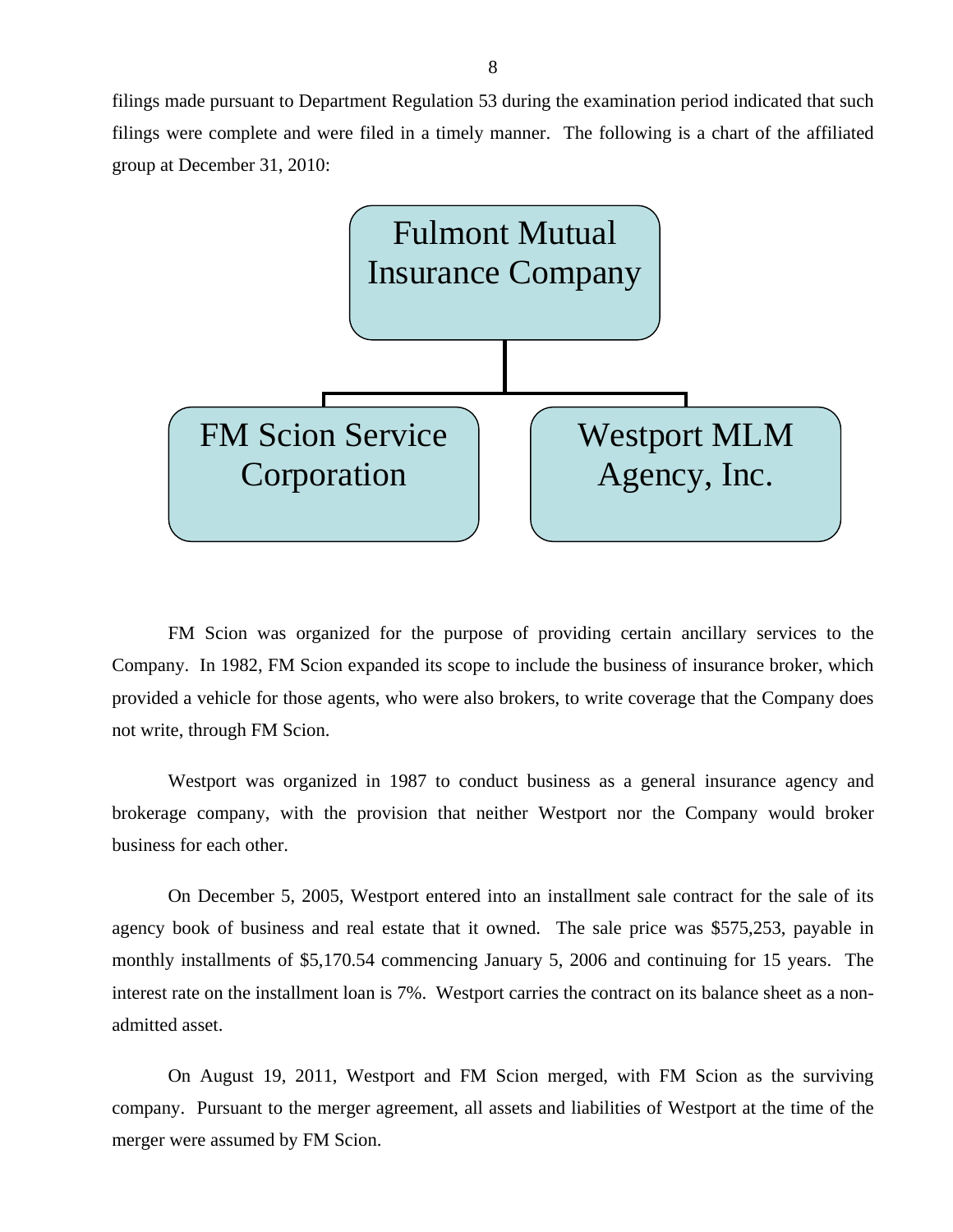At December 31, 2010, the Company was party to the following agreement with other members of its holding company system:

#### Expense Allocation

The Company and its subsidiaries share operating expenses pursuant to an expense sharing agreement. A new expense allocation agreement is executed in November of each year. Each subsidiary pays its proportionate share of operating expenses, employee wages and benefits to the Company. Additionally, pursuant to this agreement, FM Scion provides computer and other services to the Company.

This agreement was filed with this Department and was found to be non-objectionable.

#### E. Significant Operating Ratios

The following ratios have been computed as of December 31, 2010, based upon the results of this examination:

| Net premiums written to policyholders' surplus                  | 156% |
|-----------------------------------------------------------------|------|
| Adjusted liabilities to liquid assets                           | 80%  |
| Gross agents balances (in collection) to policyholders' surplus | 16%  |

All of the above ratios fall within the benchmark ranges set forth in the Insurance Regulatory Information System of the National Association of Insurance Commissioners.

The underwriting ratios presented below are on an earned/incurred basis and encompass the five-year period covered by this examination:

|                                              | Amounts      | Ratios        |
|----------------------------------------------|--------------|---------------|
| Losses and loss adjustment expenses incurred | \$ 8,078,988 | 55.20%        |
| Other underwriting expenses incurred         | 7,289,410    | 49.81         |
| Net underwriting loss                        | (733,799)    | (5.01)        |
| Premiums earned                              | 14,634.599   | <u>00.00%</u> |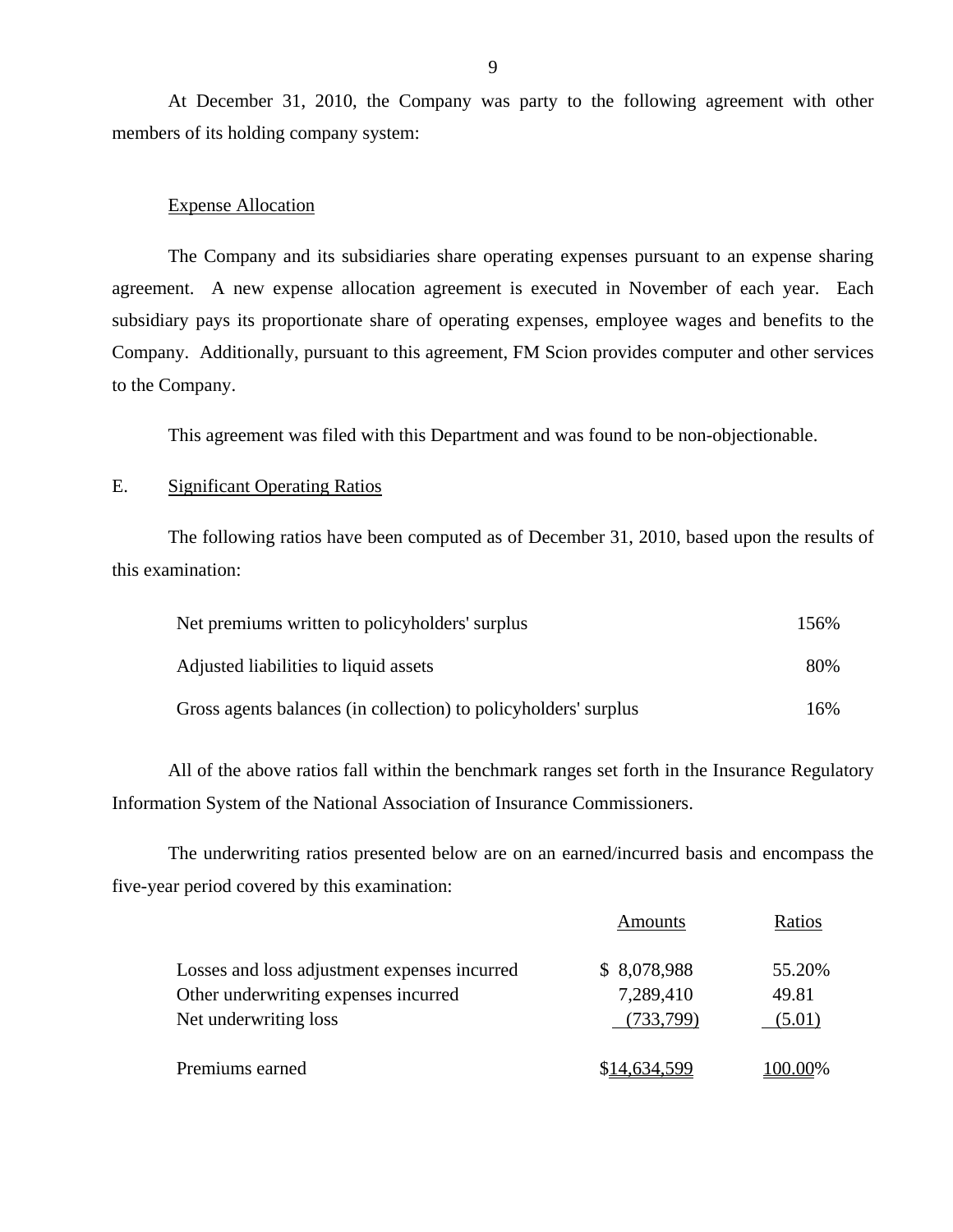# **3. FINANCIAL STATEMENTS**

# A Balance Sheet

The following shows the assets, liabilities and surplus as regards policyholders as of December 31, 2010 as determined by this examination and as reported by the Company:

| <b>Assets</b>                                                  |               | <b>Assets Not</b> | Net Admitted   |
|----------------------------------------------------------------|---------------|-------------------|----------------|
|                                                                | <b>Assets</b> | <b>Admitted</b>   | <b>Assets</b>  |
| <b>Bonds</b>                                                   | \$2,286,498   | \$<br>$\theta$    | \$2,286,498    |
| Common stocks (stocks)                                         | 182,291       | 0                 | 182,291        |
| First liens - mortgage loans on real estate                    | 102,504       | 0                 | 102,504        |
| Properties occupied by the company                             | 151,515       | 0                 | 151,515        |
| Cash, cash equivalents and short-term investments              | 988,953       | 0                 | 988,953        |
| Investment income due and accrued                              | 15,602        | 0                 | 15,602         |
| Uncollected premiums and agents' balances in the course        |               |                   |                |
| of collection                                                  | 352,077       | 73,327            | 278,750        |
| Deferred premiums, agents' balances and installments booked    |               |                   |                |
| but deferred and not yet due                                   | 431,591       | 0                 | 431,591        |
| Amounts recoverable from reinsurers                            | 552,467       | 342,123           | 210,344        |
| Current federal and foreign income tax recoverable and         |               |                   |                |
| interest thereon                                               | 11,000        | $\Omega$          | 11,000         |
| Net deferred tax asset                                         | 74,905        |                   | 74,905         |
| Furniture and equipment, including health care delivery assets | 68,439        | 68,439            | $\overline{0}$ |
| Receivables from parent, subsidiaries and affiliates           | 53,414        | $\theta$          | 53,414         |
| A/R Other                                                      | 6,877         | $\theta$          | 6,877          |
| Fair Plan                                                      | 77,337        | 1,109             | 76,228         |
| Loan                                                           | 6,440         | 6,440             | $\theta$       |
| Automobiles                                                    | 42,809        | 42,809            | $\theta$       |
| Total assets                                                   | \$5,404,719   | \$534,247         | \$4,870,472    |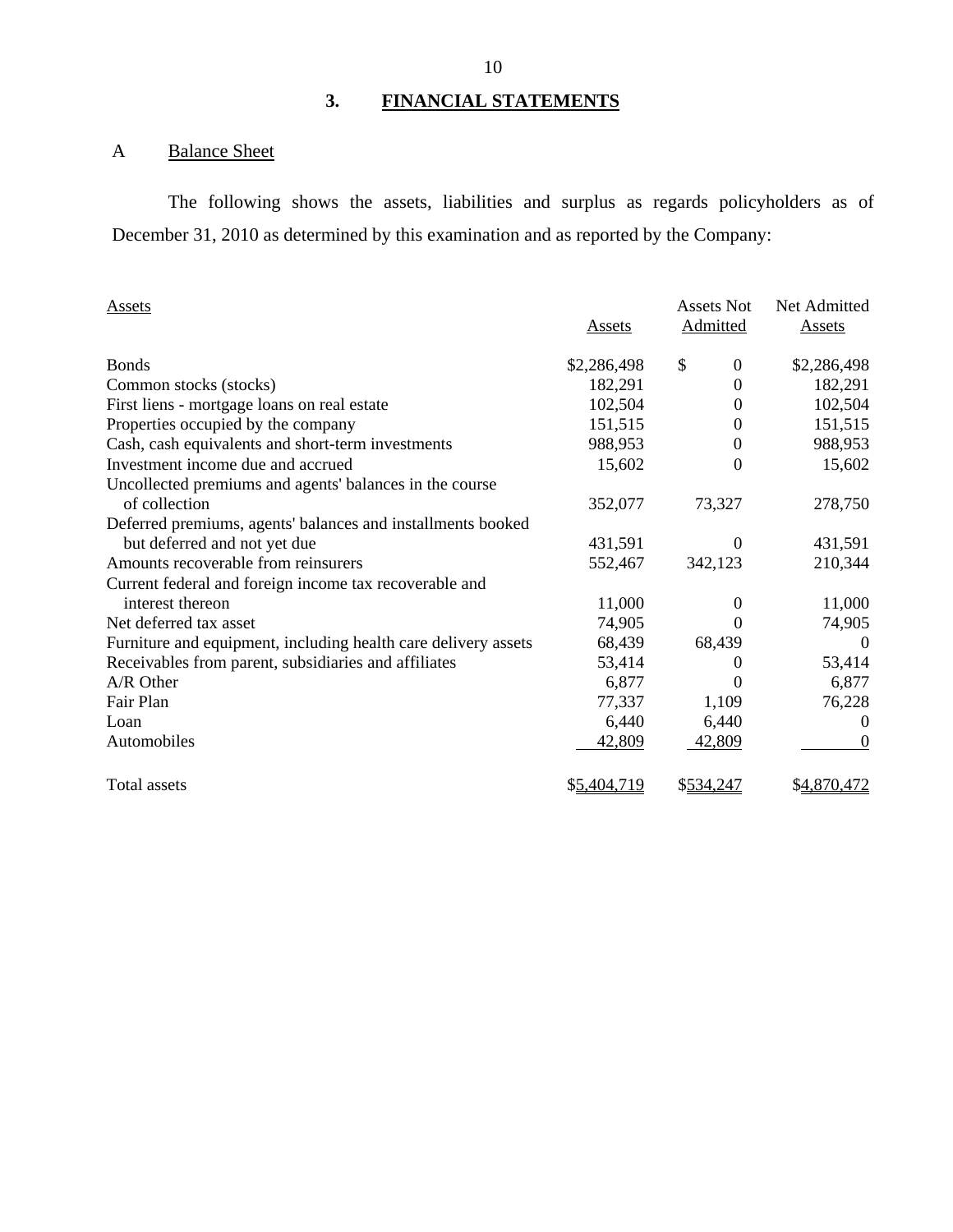Liabilities, Surplus and Other Funds

| Liabilities                                                   |                |               |
|---------------------------------------------------------------|----------------|---------------|
| Losses and Loss Adjustment Expenses                           |                | \$<br>816,595 |
| Commissions payable, contingent commissions and other         |                |               |
| similar charges                                               |                | 210,539       |
| Other expenses (excluding taxes, licenses and fees)           |                | 124,166       |
| Taxes, licenses and fees (excluding federal and foreign       |                |               |
| income taxes)                                                 |                | 3,806         |
| Unearned premiums                                             |                | 2,070,645     |
| Advance premium                                               |                | 90,641        |
| Ceded reinsurance premiums payable (net of ceding             |                |               |
| commissions)                                                  |                | (254, 953)    |
| Amounts withheld or retained by company for account of others |                | 3,270         |
| Payable to parent, subsidiaries and affiliates                |                | 15,715        |
| Salaries & vacation accruals                                  |                | 29,800        |
| Total liabilities                                             |                | \$3,110,224   |
|                                                               |                |               |
| <b>Surplus and Other Funds</b>                                |                |               |
| NYS required special surplus                                  | 430,000<br>\$. |               |
| Unassigned funds (surplus)                                    | 1,330,248      |               |
| Surplus as regards policyholders                              |                | 1,760,248     |
| Total liabilities, surplus and other funds                    |                | \$4,870,472   |
|                                                               |                |               |

NOTE: The Internal Revenue Service did not audit the Company's Federal Income Tax returns for the period under examination. Audits covering subsequent tax years have yet to commence. The examiner is unaware of any potential exposure of the Company to any tax assessment and no liability has been established herein relative to such contingency.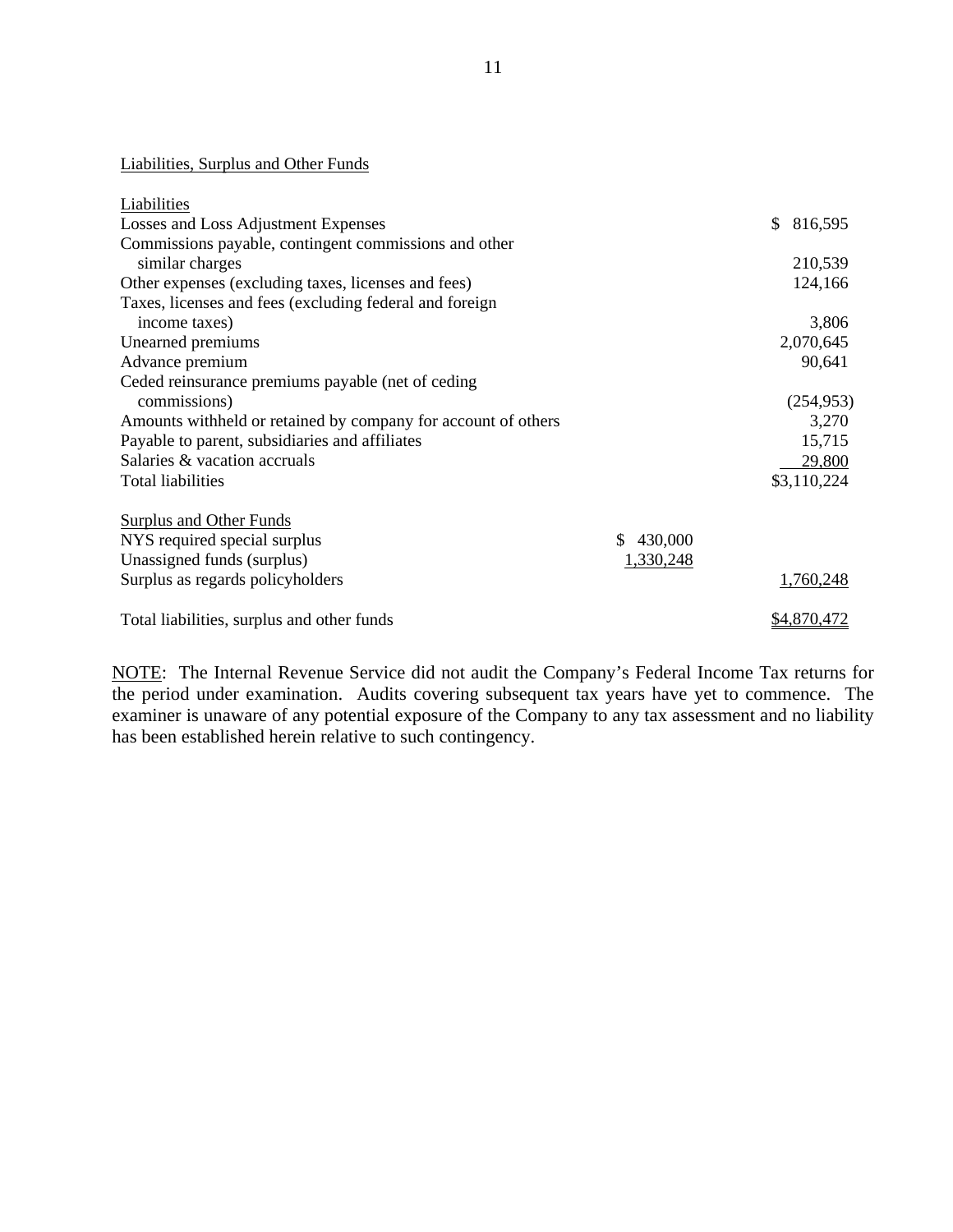# B. Underwriting and Investment Exhibit

Surplus as regards policyholders decreased \$135,422 during the five-year examination period January 1, 2006 through December 31, 2010, detailed as follows:

# Underwriting Income

| Premiums earned                                                                                                         |                          | \$14,634,599    |
|-------------------------------------------------------------------------------------------------------------------------|--------------------------|-----------------|
| Deductions:<br>Losses and loss adjustment expenses incurred<br>Other underwriting expenses incurred                     | \$8,078,988<br>7,289,410 |                 |
| Total underwriting deductions                                                                                           |                          | 15,368,398      |
| Net underwriting gain or (loss)                                                                                         |                          | \$<br>(733,799) |
| <b>Investment</b> Income                                                                                                |                          |                 |
| Net investment income earned<br>Net realized capital gain                                                               | \$<br>652,271<br>77,832  |                 |
| Net investment gain or (loss)                                                                                           |                          | 730,103         |
| Other Income                                                                                                            |                          |                 |
| Net gain or (loss) from agents' or premium balances charged off<br>Finance and service charges not included in premiums | \$<br>(2,378)<br>425,881 |                 |
| Total other income                                                                                                      |                          | 423,503         |
| Net income before federal and foreign income taxes                                                                      |                          | \$<br>419,807   |
| Federal and foreign income taxes incurred                                                                               |                          | 28,783          |
| Net income                                                                                                              |                          | 391,024<br>S    |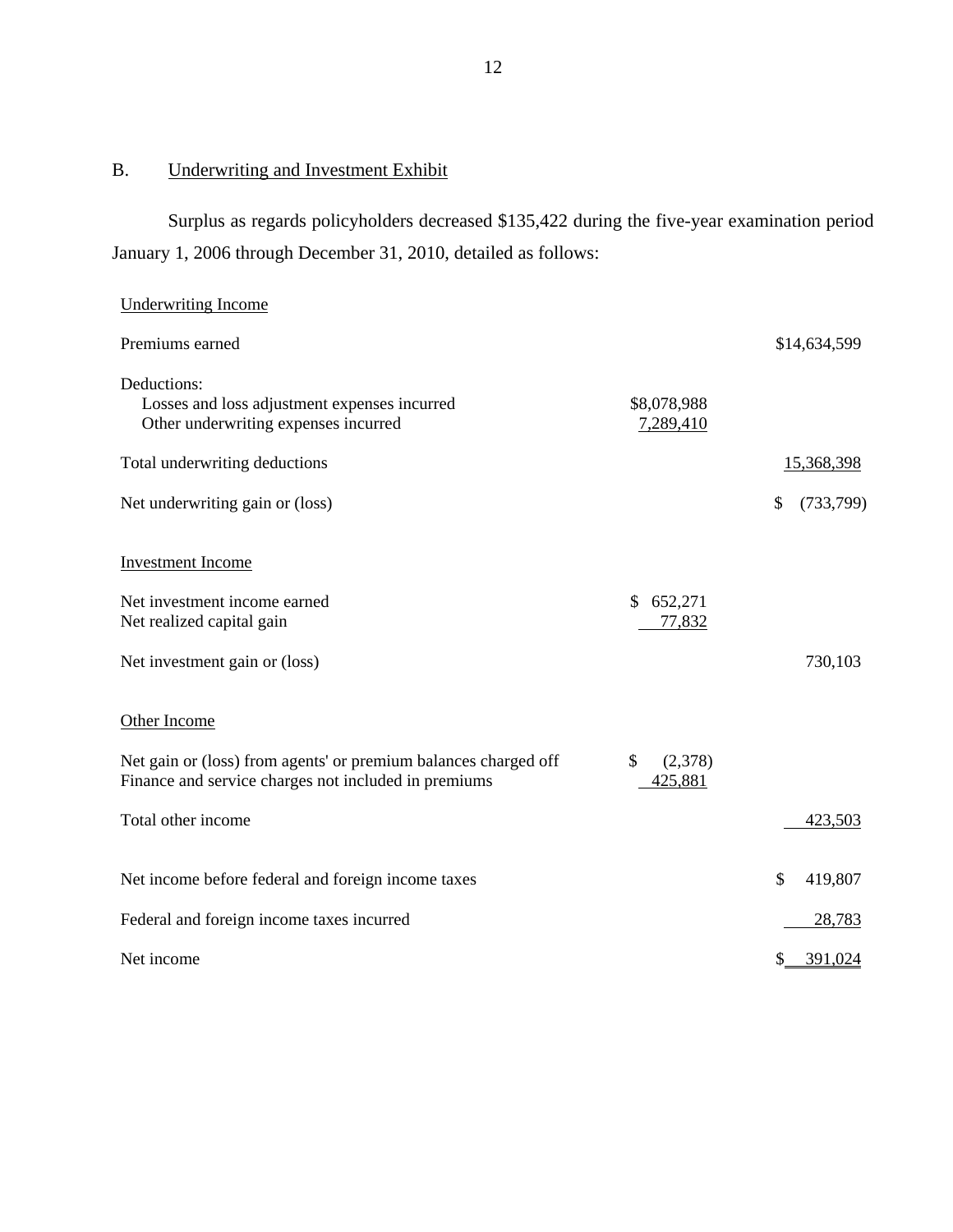# C. Capital and Surplus Account

| Surplus as regards policyholders per report on<br>examination as of December 31, 2005                                                                                              |                            |                                 | \$1,895,670 |
|------------------------------------------------------------------------------------------------------------------------------------------------------------------------------------|----------------------------|---------------------------------|-------------|
|                                                                                                                                                                                    | Gains in<br><b>Surplus</b> | Losses in<br><b>Surplus</b>     |             |
| Net income<br>Net unrealized capital gains or (losses)<br>Change in net deferred income tax<br>Change in nonadmitted assets<br>Aggregate write-ins for gains and losses in surplus | \$391,024<br>19,032<br>0   | \$<br>8,013<br>450,019<br>7,446 |             |
| Total gains and losses<br>Net increase (decrease) in surplus                                                                                                                       | \$410,056                  | \$545,478                       | (135, 422)  |
| Surplus as regards policyholders per report on<br>examination as of December 31, 2010                                                                                              |                            |                                 | \$1.760.248 |

# **4. LOSSES AND LOSS ADJUSTMENT EXPENSES**

The examination liability for the captioned items of \$816,595 is the same as reported by the Company as of December 31, 2010. The examination analysis was conducted in accordance with generally accepted actuarial principles and practices and was based on statistical information contained in the Company's internal records and in its filed annual statements.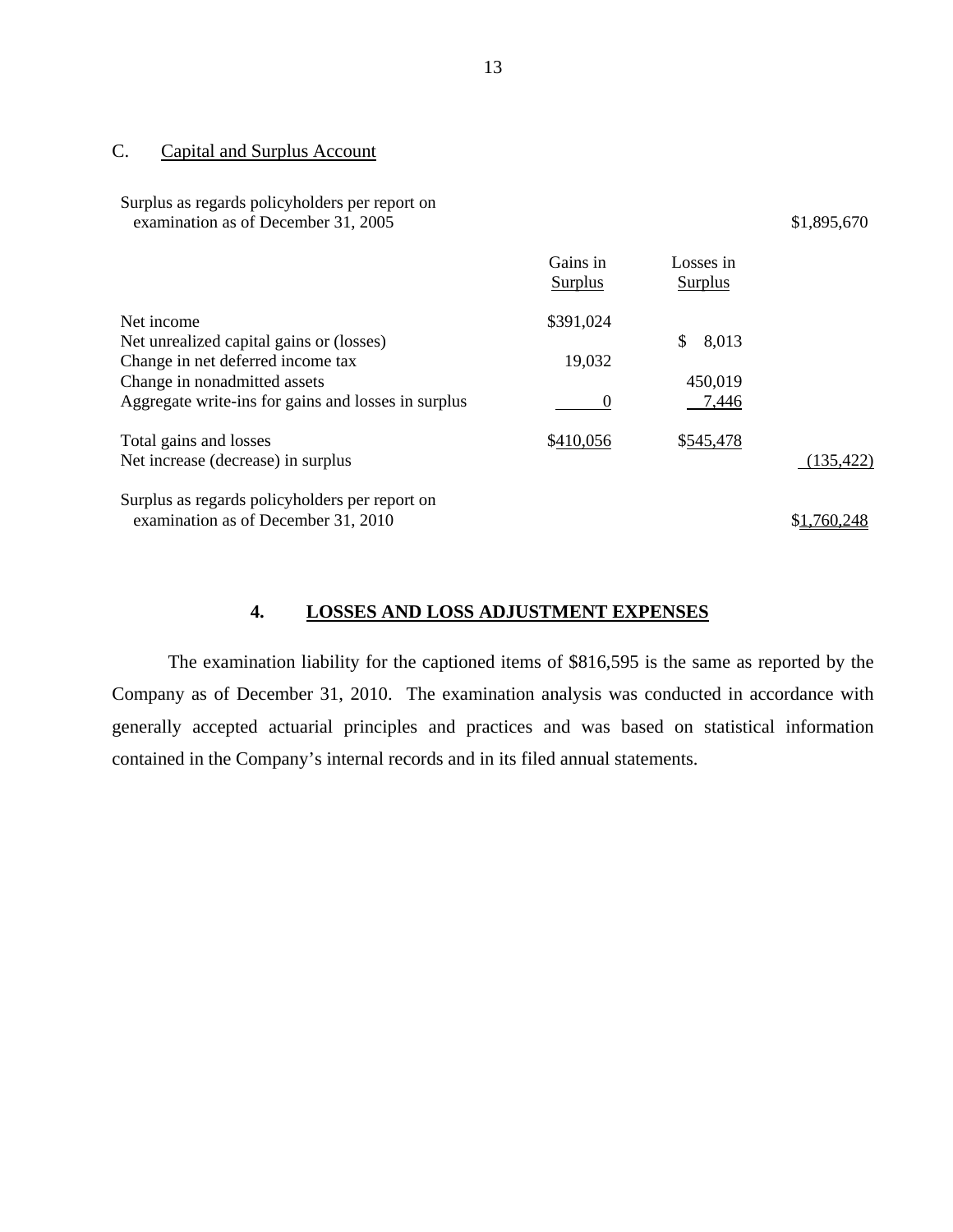The prior report on examination contained ten recommendations as follows (page numbers refer to the prior report):

#### ITEM PAGE NO.

4

#### A. Management

It was recommended that the Company comply with all the provisions of its by-laws, henceforth or that it request Department approval to change its by-laws to reflect the way that the Company is currently operating.

The Company has complied with this recommendation.

#### B. Reinsurance

It was recommended that the Company comply with the Annual Statement Instructions and classify its reinsurers properly as affiliated or non-affiliated based upon the actual parties to the contracts. 9

The Company has complied with this recommendation.

### C. Accounts and Records

i. It was recommended that the Company ensure that matured/redeemed security proceeds are not taken out of the Superintendent's custodial account without the written approval of the New York Insurance Department as required by Section 1314 of the New York Insurance Law. 11

The Company has complied with this recommendation.

ii. It was recommended that the Company comply with its established "EXPENSE ALLOCATION AMONG CORPORATIONS" agreement with respect to the use of allocation bases or amend its agreement to conform to how expenses are actually being allocated. In addition, it was recommended that the Company establish and maintain written documentation supporting the allocation of each expense category to the major expense groups as required by Department Regulation 30. 12

The Company has complied with this recommendation.

iii. It was recommended that the Company comply with Section 1411(e) of the New York Insurance Law and ensure that no director or officer receive, in addition to their fixed salary or compensation, any money or valuable thing, directly or indirectly, for negotiating, procuring, 13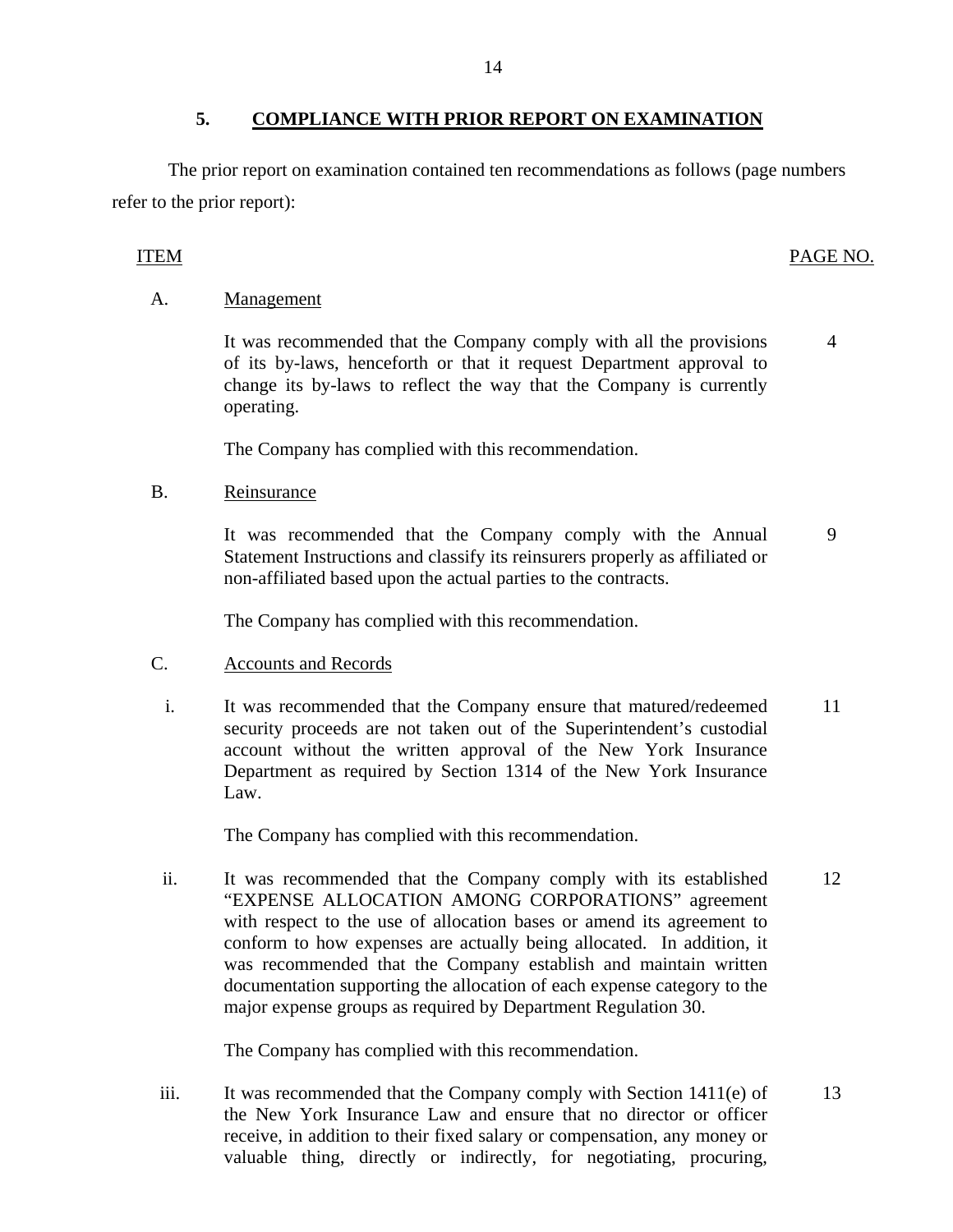recommending or aiding in any purchase or sale of property, made by such insurer or any affiliate or subsidiary thereof.

15

The Company has complied with this recommendation.

iv. It was recommended that the Company comply with all written commitments made to this Department, henceforth. 14

The Company has complied with this recommendation.

v. It was recommended that the Company continue to finalize the process of amending its custodial agreement to include all the provisions required by the New York Insurance Department and the NAIC Financial Condition Examiners Handbook. 14

The Company has complied with this recommendation.

vi. It was recommended that the Company comply with the investment authorization requirements of Section 1411(a) of the New York Insurance Law. 15

The Company has complied with this recommendation.

vii. It was recommended that the Company comply with SSAP No. 26 paragraph 2, SSAP No. 2 paragraph 3 as well as the Annual Statement Instructions and classify certificates of deposit that have a maturity date in excess of one year from the date of acquisition of bonds. 15

The Company has complied with this recommendation.

viii. It was recommended that the Company adopt a resolution which incorporates the specific Department guidance provided in the body of the report relative to its arrangement with PayTrust. In addition, it was recommended that the board of directors ensure that the management of the Company has put into place adequate controls over this arrangement in order to adequately protect the assets of the Company. Evidence that the board has verified periodically, but no less frequently than annually, that the controls are operating properly must be maintained and provided for review upon examination. 16

The Company has complied with this recommendation.

#### **6. SUMMARY OF COMMENTS AND RECOMMENDATIONS**

This report contains no comments and recommendations.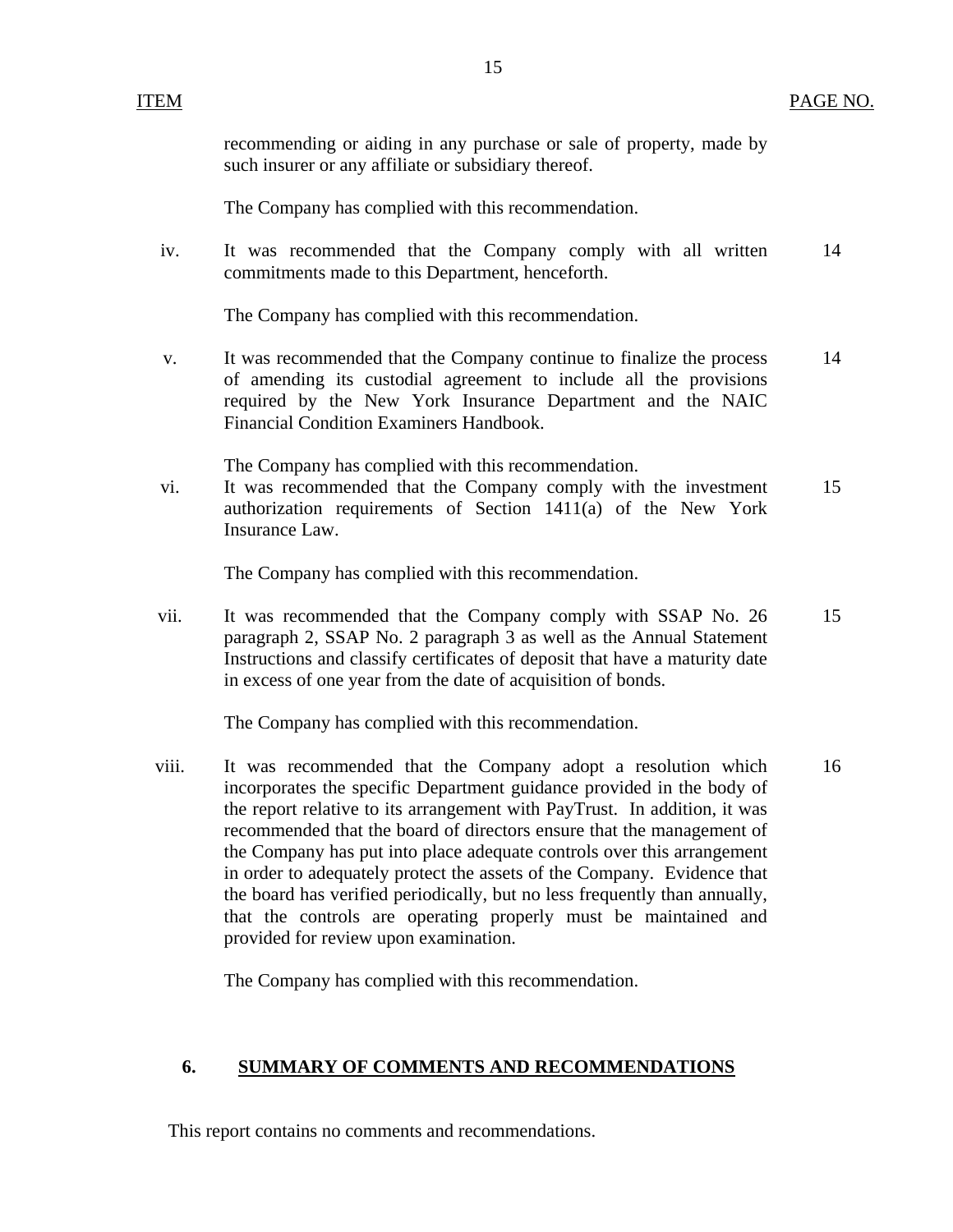Respectfully submitted,

 $\sqrt{s}$ 

 Sheik H. Mohamed, CPCU, CPA Senior Insurance Examiner

STATE OF NEW YORK ) )ss: COUNTY OF FULTON  $\qquad$  )

SHEIK H. MOHAMED, being duly sworn, deposes and says that the foregoing report, subscribed by him, is true to the best of his knowledge and belief.

 $\sqrt{s}$ /s/ Sheik H. Mohamed

Subscribed and sworn to before me

this  $\_\_\_\_\_\$  day of  $\_\_\_\_\_\_\_\_\_\_\_\_\.\_2012.$